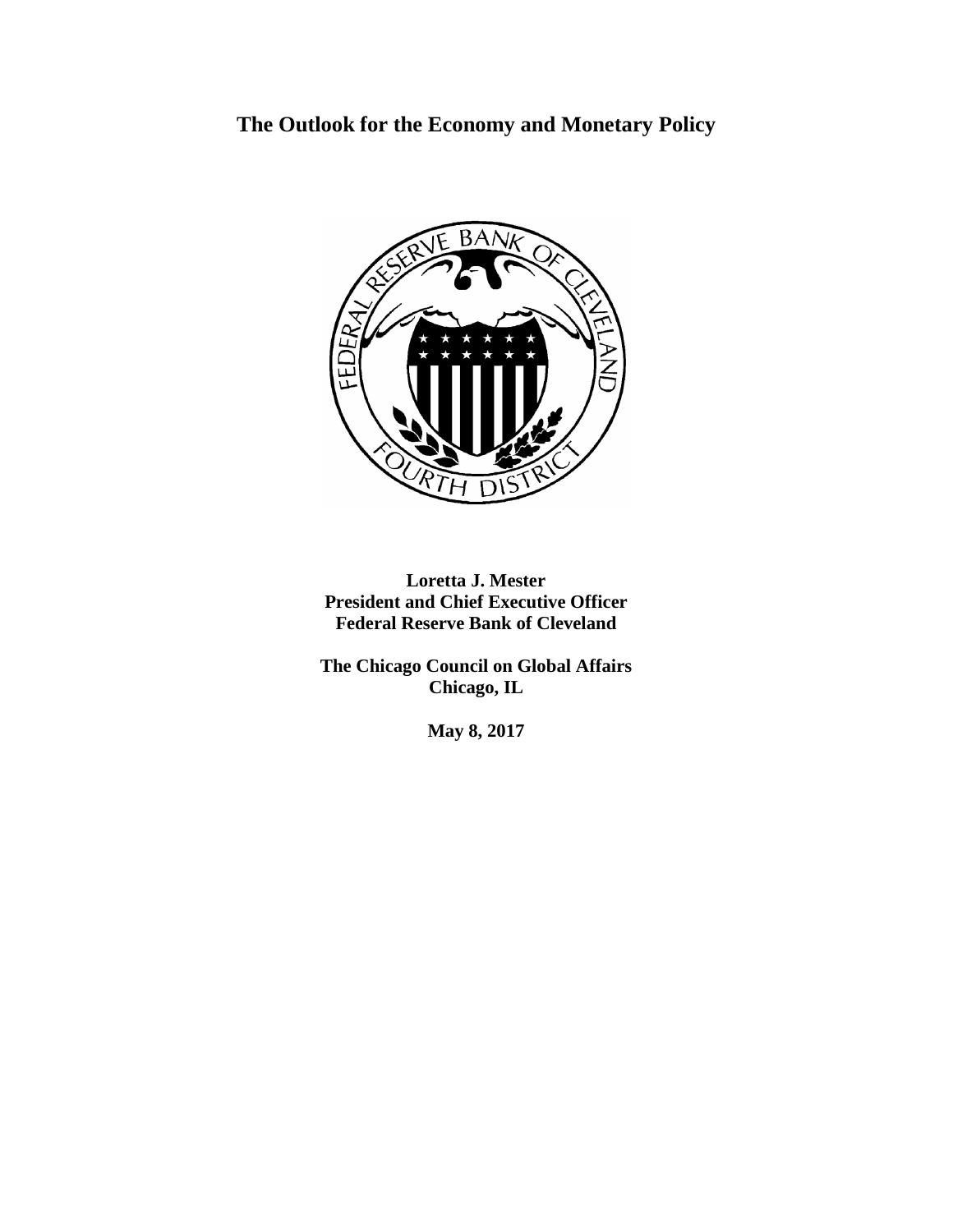# **Introduction**

I thank the Chicago Council on Global Affairs for this opportunity to speak about the economy and monetary policy. I was very pleased to receive this invitation from Michael Moskow. I have known Michael for quite a while now, having seen him in action around the FOMC table when he was president of the Chicago Fed and I was the director of research at the Philadelphia Fed. Michael personified what's best about the FOMC's collegial atmosphere. He was able to explain his thinking, listen to alternative views, and then persuade others about the appropriate path forward. Michael's last FOMC meeting was on August 16, 2007. It was the second unscheduled conference call that month and the FOMC discussed the profound deterioration in credit market conditions. Of course, we all know what happened to the economy after that. It is common knowledge that Michael stepped down as Chicago Fed president because he had reached the official term limit, but I'm now wondering if the timing might also reflect his very keen ability to forecast the future.

As everyone in this room knows, economic forecasting is both science and art. Today, I will discuss my outlook for the economy and my views on monetary policy. Of course, these are my own views and not necessarily those of the Federal Reserve System or my colleagues on the Federal Open Market Committee.

## **The Economic Outlook**

The economic expansion turns eight years old next month. It got off to a slow start from a very weak place, but now this expansion is one of the longest on record. While the quarterly pattern has had its share of ups and downs, output growth has maintained a moderate pace of a bit more than 2 percent, on average, over the expansion. The sustainability of the expansion through various economic shocks is a testament to the U.S. economy's resiliency. While some of the recent readings on real activity have been soft, it is normal to see variability in the monthly and quarterly data.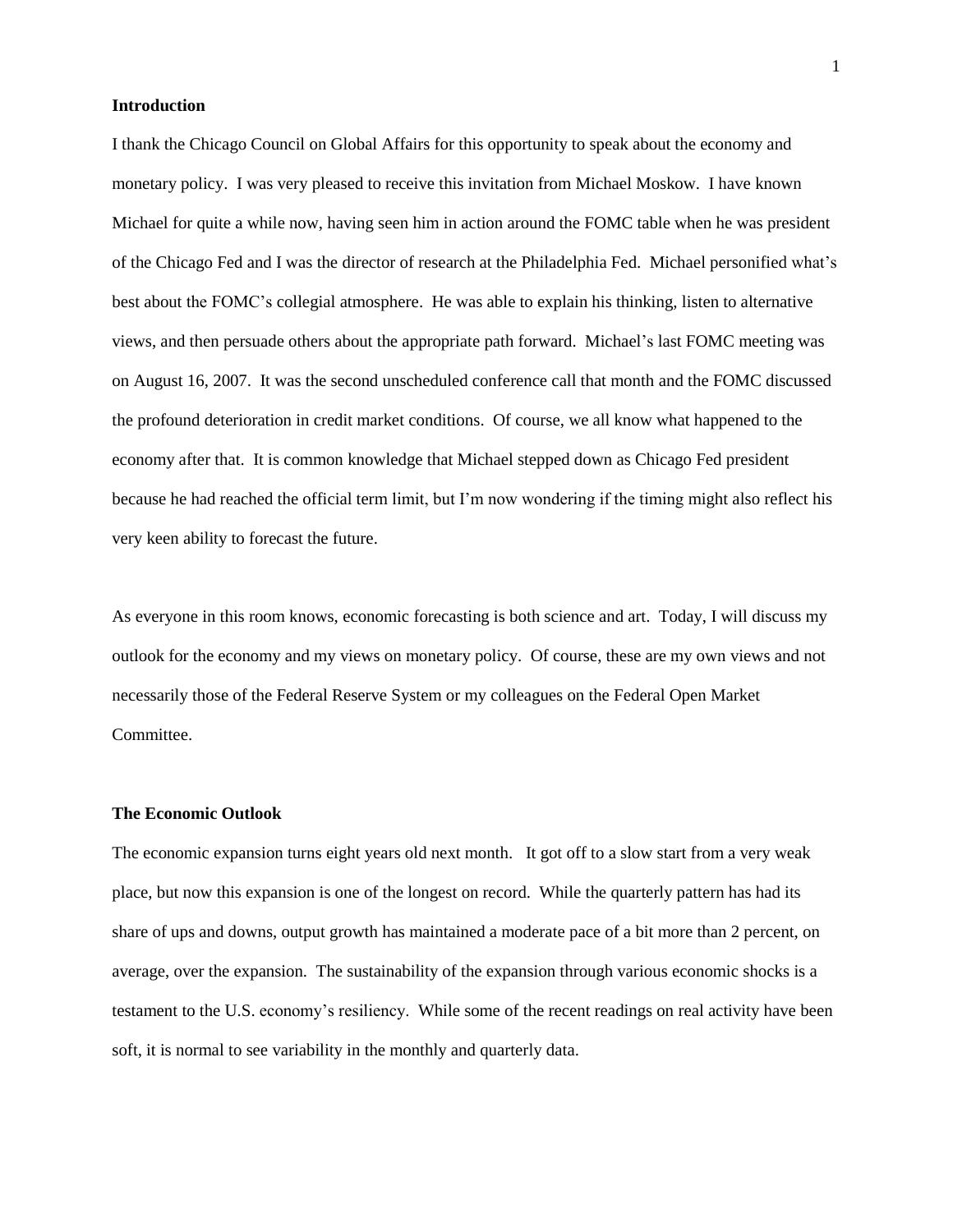In my view, the underlying fundamentals supporting continued expansion remain sound. These fundamentals include accommodative monetary policy and financial conditions, improved household balance sheets, and strength in the labor market that has led to increases in personal income. In addition, although geopolitical risks remain, global economic conditions have improved. Supported by accommodative monetary policy, the recovery in Europe has gained traction, with unemployment rates down and inflation moving up, and the slowdown in the Chinese economy has been more orderly and moderate than what some had feared early last year.

While there are upside and downside risks around my forecast, my modal outlook is that over the next year, the U.S. economy will expand at a pace at or slightly above its longer-run trend, which I estimate to be about 2 percent, and the unemployment rate will move further below its longer-run level, which I estimate to be about 5 percent. With appropriate adjustments in monetary policy, I believe the conditions are in place for a sustained return over the next year or so to our symmetric goal of 2 percent inflation. Let me put this outlook into context.

## *Economic growth*

l

Despite the strong fundamentals, GDP growth in the first quarter was weak. At this point, I'm not taking much of a signal about future growth from that reading; there are reasons to think this was a transitory slowdown. We've seen a pattern over the past several years of weak growth in the first quarter followed by stronger growth in subsequent quarters. So even though the data are adjusted for seasonal effects, there appears to be some residual seasonality in the GDP data. $<sup>1</sup>$ </sup>

The unseasonably warm weather early in the year appears to have weighed on growth, shifting spending from one quarter to another. For example, after growing strongly in the fourth quarter of last year,

<sup>&</sup>lt;sup>1</sup> See Kurt G. Lunsford, ["Lingering Residual Seasonality in GDP Growth,](https://www.clevelandfed.org/en/newsroom-and-events/publications/economic-commentary/2017-economic-commentaries/ec-201706-lingering-residual-seasonality-in-gdp-growth.aspx)" *Economic Commentary*, Federal Reserve Bank of Cleveland, Number 2017-06, March 28, 2017, and Glenn D. Rudebusch, Daniel Wilson, and Tim Mahedy, ["The Puzzle of Weak First-Quarter GDP Growth,](http://www.frbsf.org/economic-research/files/el2015-16.pdf)" *Economic Letter*, Federal Reserve Bank of San Francisco, 2015- 16, May 18, 2015.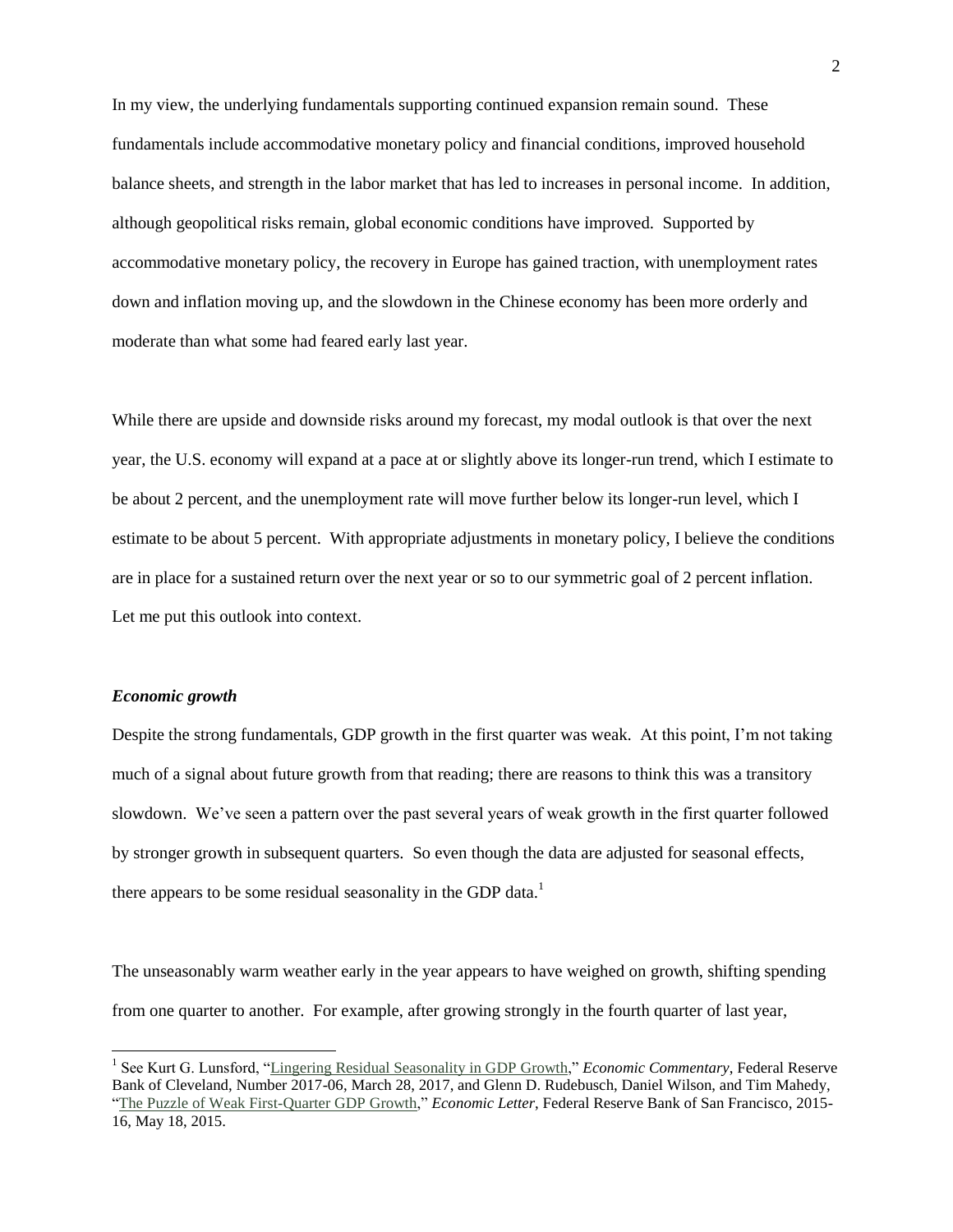consumer spending, which makes up about two-thirds of U.S. output, decelerated in the first quarter in part because the warm weather led to lower spending on utilities. It is usually a good idea to average through some of these ups and down when trying to detect the underlying trend. Readings on consumer sentiment and confidence remain high, but more important for spending, personal incomes are growing. So the softness in the first quarter hasn't changed my medium-run outlook, and I expect a rebound in consumer spending over the rest of the year.

The housing sector continues to gradually improve. Despite a rise in mortgage rates, demand for housing is increasing, and in some places, supply has not kept pace with demand. The months' supply of existing homes on the market has fallen to under four months, its lowest level since early 2005. Business contacts report that, in some cases, it has been difficult to find construction workers to build new supply. The mismatch between supply and demand is putting upward pressure on home prices, which are rising at about a 6 percent pace, on average, nationally.

It shouldn't be too surprising that the housing recovery has been a moderate one. The housing boom and crash are not something anyone wants to repeat. It took some time for household balance sheets and the labor market to recover to a point where households were confident enough to take on mortgage debt again. Borrowers are being careful not to take on more debt than they can handle, and lenders are extending credit, but to those with good credit quality. Multifamily housing activity has picked up more than single-family housing. Going forward, the mix between multifamily and single-family housing may differ from what it has been in the past, as both younger people and empty-nesters are drawn to urban environments, and some prefer to rent rather than buy. Overall, I expect activity in the sector to continue to expand at a sustainable pace.

Business activity and investment are starting to strengthen after being quite subdued last year and through much of the expansion. The sizable drop in oil prices from over \$100 per barrel in mid-2014 to around \$30 in early 2016 led to a sharp pullback in the drilling and mining sectors and their suppliers. The 20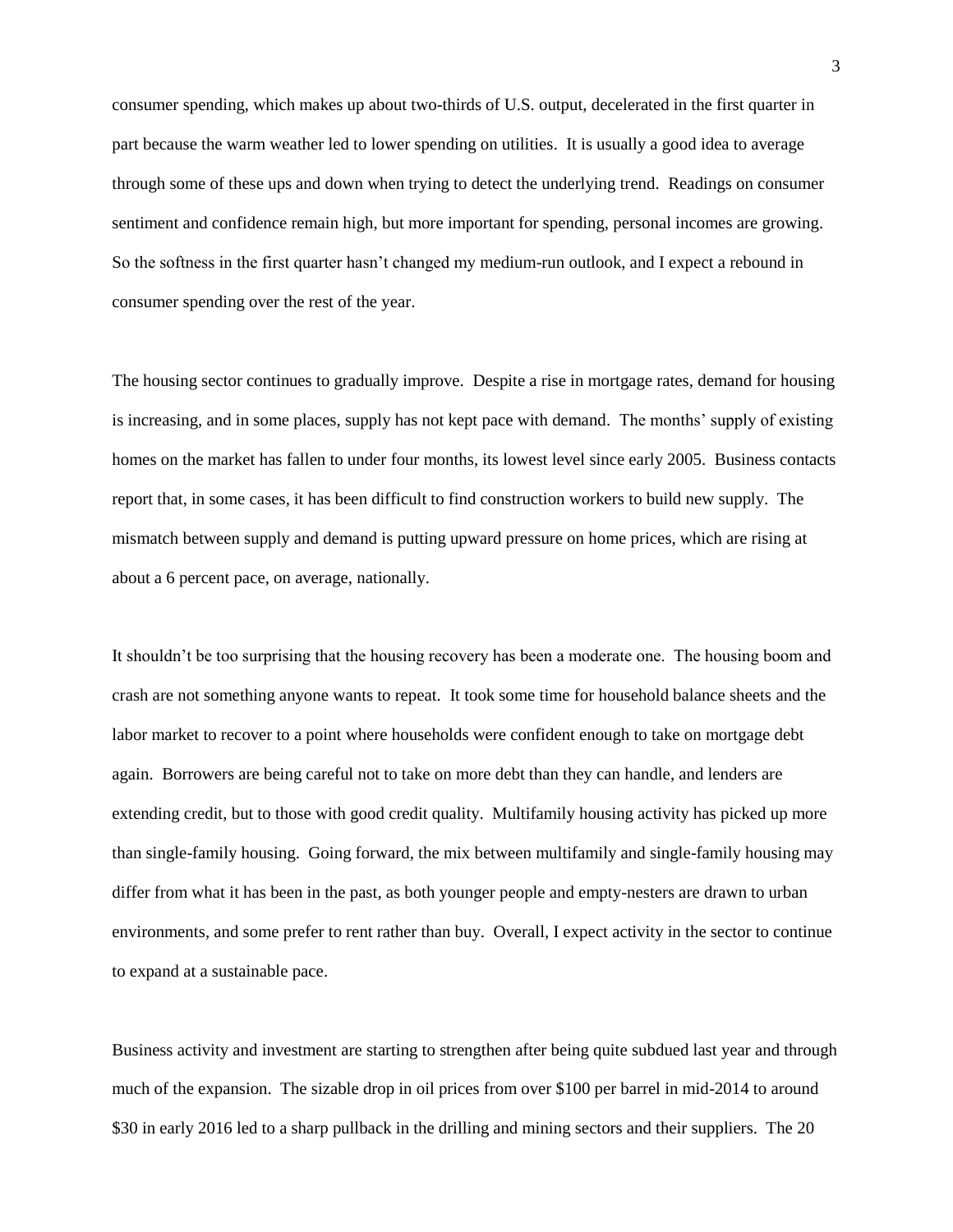percent appreciation of the dollar from mid-2014 to the end of 2015 hurt manufacturers and other firms dependent on exports. But since then, conditions supporting business spending have improved. Oil prices began to firm in early 2016 and have been roughly stable near \$50 per barrel since then, and the dollar has appreciated only modestly, on net, over the past year. In addition, the firming in global economic growth has increased demand for U.S. exports.

U.S. business sentiment is at a very high level, but it has not translated into a surge in activity. Nonetheless, we are starting to see a pickup in business spending, driven by the improvement in underlying economic conditions. This gives me some confidence in positive momentum even if there is some downward adjustment in expectations going forward. Mining activity has increased: the number of active oil drilling rigs remains well below the level seen before the oil price drop, but has roughly doubled over the past year. National and regional manufacturing surveys suggest an improvement in activity and capital spending plans even if overall sentiment has been tempered. Even though motor vehicle production softened in March, manufacturing production was higher in the first quarter compared to the fourth quarter and compared to a year ago. This is particularly good news for the Cleveland Fed and Chicago Fed Districts, which have a higher share of employment in manufacturing compared to the nation. Both regions felt the brunt of the cyclical pullback in manufacturing, as well as the longer-run shift from manufacturing to services.<sup>2</sup> Contacts in the Cleveland Fed District tell us that even if some of the proposals for tax reform, health insurance, infrastructure spending, and regulatory changes are delayed, they expect the business environment to remain positive and that this will translate into further increases in business spending and hiring.

I would welcome a pickup in business investment in plant, equipment, and research and development because investment is an important factor influencing underlying productivity growth. Structural

 $\overline{a}$ 

<sup>&</sup>lt;sup>2</sup> The Cleveland Fed District includes Ohio, western Pennsylvania, eastern Kentucky, and the northern panhandle of West Virginia. The Chicago Fed District includes all of Iowa and most of Illinois, Indiana, Michigan, and Wisconsin. Manufacturing employment is 8.5 percent of total payroll employment in the U.S. and 12 percent of total payroll employment in these nine states; these states account for 32 percent of U.S. manufacturing employment.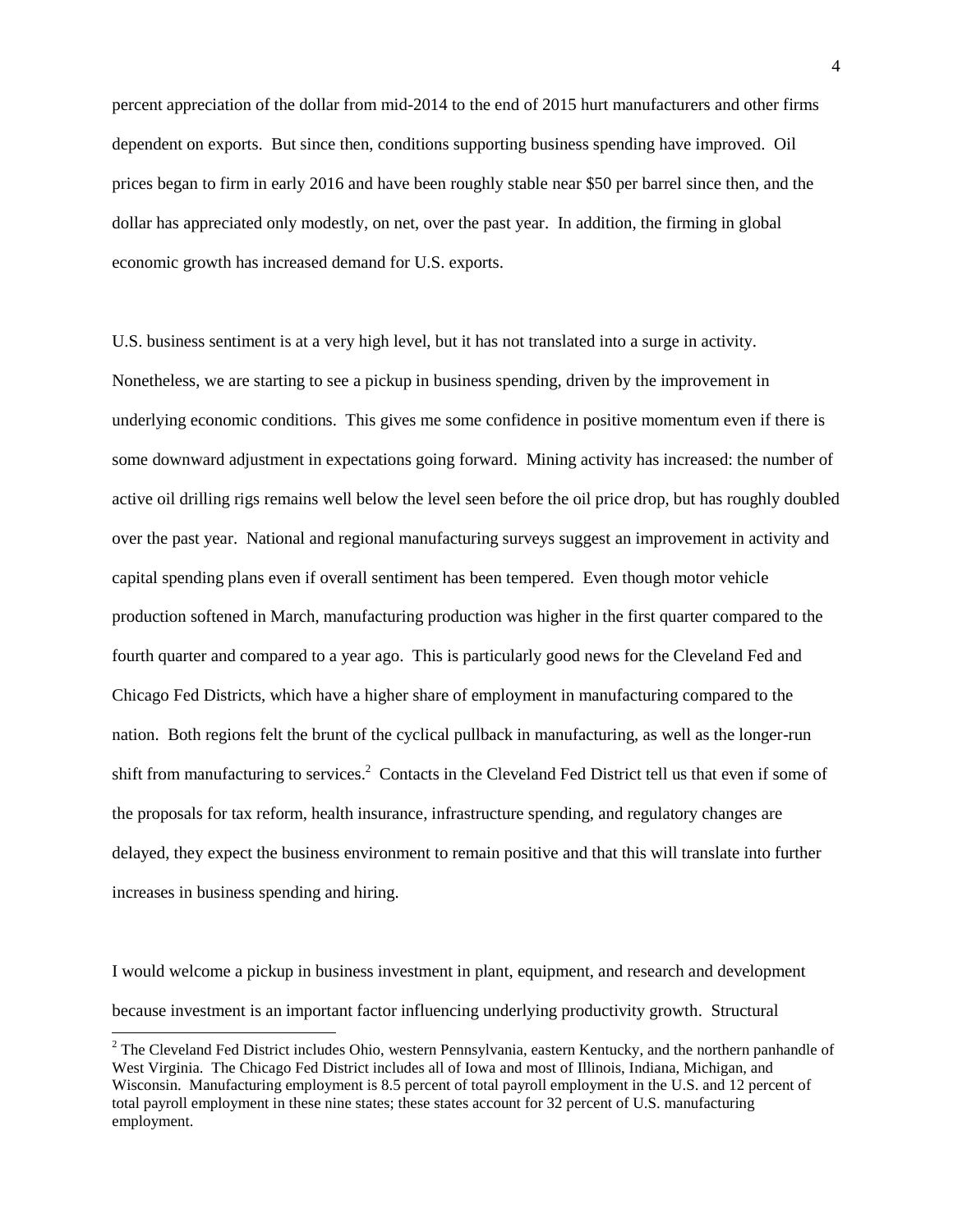productivity growth – how effectively the economy combines its labor and capital inputs to create output – is a key determinant of an economy's longer-run growth rate, the standard of living of its people, and wage growth. And productivity growth depends on factors like investment in human and physical capital and R&D that yields innovative products and processes.

Over the past five years, labor productivity, measured by output per hour worked in the nonfarm business sector, has grown at an annual rate of only about a half of a percent; over the entire expansion it has averaged 1 percent. This is a step down from the 2-1/4 to 2-1/2 percent pace seen over the prior two expansions. Some of the slowdown in productivity growth likely reflects the difficulty in measuring productivity in the service sector, including health care, intellectual property, and information technology, which is becoming a larger share of the U.S. economy. Some of the slowdown is likely cyclical, reflecting persistent effects of the Great Recession. Indeed, it took a long time for investment in physical and human capital, key determinants of productivity growth, to emerge during this expansion.

As the expansion continues and investment expands, it is reasonable to assume that the cyclical impediments will abate and we'll see somewhat stronger productivity growth. This assumption underlies my expectation that longer-run growth will be 2 percent. But, in addition to measurement and cyclical issues, structural factors are likely weighing on productivity growth, as well. Monetary policy cannot address these structural issues, but other government policies, if they are well-designed and focused on spurring productive investments in human and physical capital, R&D, and innovation, would be helpful, and could, with sufficient time, lead to a somewhat higher longer-run growth rate. $3$ 

Another important determinant of long-run growth is growth in the labor force. U.S. demographic factors, including the aging of the population and a lower birth rate, especially if coupled with restrictions on immigration, suggest that labor force growth will be considerably slower than it has been in recent

l

<sup>&</sup>lt;sup>3</sup> See the discussion in Loretta J. Mester, ["A Serenity Prayer for Monetary Policymakers,"](https://www.clevelandfed.org/newsroom-and-events/speeches/sp-20170220-a-serenity-prayer-for-monetary-policymakers.aspx) remarks at the Global Interdependence Center Central Banking Series, Singapore, February 20, 2017.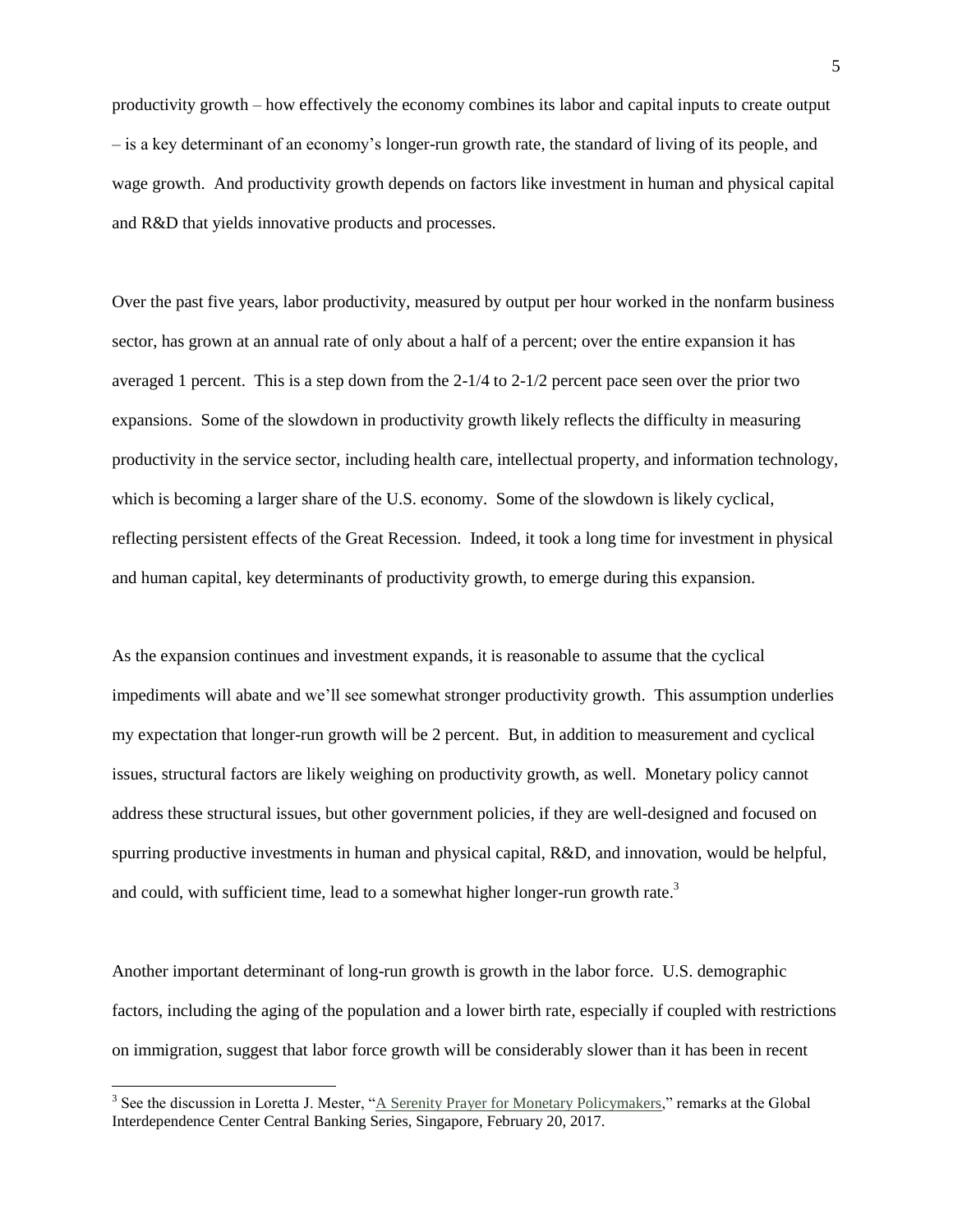decades. This means longer-run growth will likely remain lower than the 3 to 3-1/2 percent rate seen over the 1980s and 1990s.<sup>4</sup>

Indeed, the downward trend in the labor force participation rate is one of the factors we consider when assessing the condition of the labor market. So let me discuss labor market developments now.

# *Labor markets*

l

In 2016, the economy added over 2.2 million jobs, about 187,000 jobs per month on average. Over the first four months of this year, firms sustained that pace, with a monthly average gain of 185,000 jobs. This is a slower pace than in the two expansions in the 1980s and 1990s.<sup>5</sup> But it's important to remember that because trend labor force participation is lower, trend employment growth is also lower. Indeed, estimates of trend employment growth range from around 75,000 to 120,000 per month, depending on the precise assumptions one makes about labor force participation. So the recent employment growth numbers are well above trend.

As the economy has added jobs, the unemployment rate has moved down. It stood at 4.4 percent in April, less than half its peak of 10 percent in late 2009 and at the lowest reading achieved in the previous expansion. Although payroll job growth is likely to slow a bit from its current pace given the progress that has already been made in the labor market, I expect the pace will be sufficient to keep the unemployment rate below my estimate of its longer-run rate of 5 percent over the next two years.

Other gauges of the under-utilization of labor have also improved significantly. For example, the broader U6 measure of unemployment, which includes the number of part-time workers who would rather work

<sup>&</sup>lt;sup>4</sup> The Congressional Budget Office currently estimates that potential GDP growth averaged 3.4 percent per year over 1982-1990 and 3.3 percent per year over 1991-2001; it projects that potential growth will average 1.8 percent per year over 2017-2027. See Congressional Budget Office, *[The Budget and Economic Outlook: 2017 to 2027](https://www.cbo.gov/sites/default/files/115th-congress-2017-2018/reports/52370-budeconoutlook.pdf)*, January 2017.

<sup>&</sup>lt;sup>5</sup> Payroll job gains averaged nearly 230,000 per month over the December 1982-July 1990 expansion and about 200,000 per month over the April 1991-March 2001 expansion.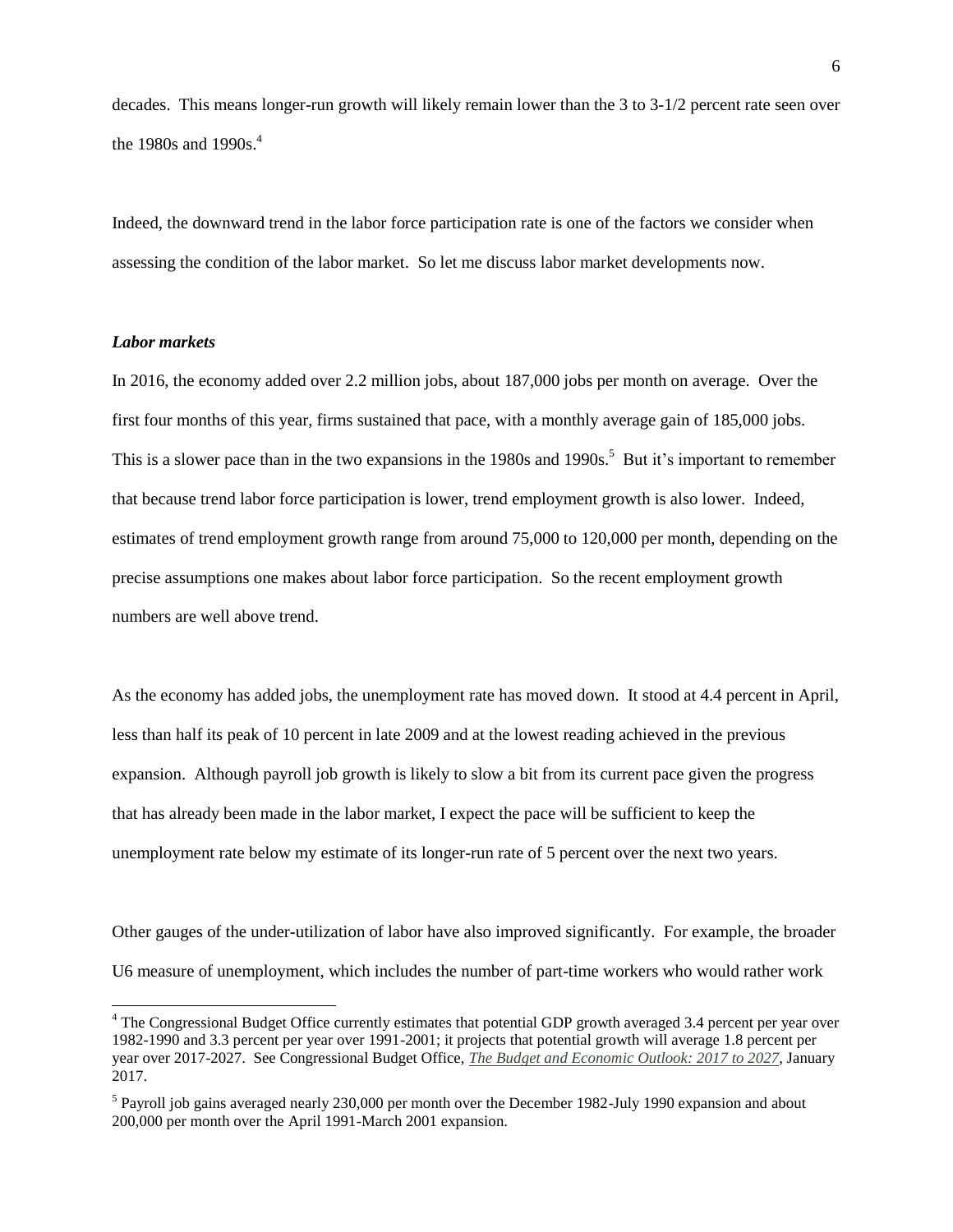full time and the number of people who have been discouraged from looking for a job, has fallen to its lowest level since late 2007. In addition, the labor force participation rate has been essentially stable for the past three years. So relative to the downward trend, the stability we've seen in participation is actually another sign of strength in the labor market.

For much of the expansion, wage growth has been subdued compared to what we've experienced in other expansions. Partly this reflects slow productivity growth.<sup>6</sup> Still, we have seen a gradual acceleration in wages over time as labor market conditions have strengthened. For some time we have heard from our labor and business contacts across a broad set of industries that firms are having trouble finding qualified workers, both in high-skill occupations and in lower-skill jobs. More and more of these firms are responding by raising wages and offering other benefits to attract and retain workers. Contacts in the Cleveland Fed District expect wage increases to average about 3 percent this year, with significantly higher increases expected for highly skilled workers. These anecdotal reports are showing through to the wage data, where measures such as the employment cost index and average hourly earnings have accelerated from earlier in the recovery. This is a welcome state of affairs. As one of the characters in Beethoven's opera "Fidelio" sings: "If you haven't money by you, happiness is hard to find...But when it jingles round your pockets fate is at your mercy."

On balance, we've seen a sustained cyclical recovery in labor markets since the Great Recession. There are some longer-run structural issues that the country must tackle, such as making sure people have access to the training and development needed for the jobs in the modern economy. But from the standpoint of the cyclical conditions that monetary policy can address, I believe we have achieved the maximum employment part of the Fed's monetary policy mandate.

 $\overline{a}$ 

<sup>&</sup>lt;sup>6</sup> Although actual wage setting is a complicated process, in economic models of competitive markets, real wages reflect the marginal product of workers. For a discussion of wages and their relationship to productivity growth over the expansion, see Roberto Pinheiro and Meifeng Yang, ["Wage Growth after the Great Recession,](https://www.clevelandfed.org/newsroom-and-events/publications/economic-commentary/2017-economic-commentaries/ec-201704-wage-growth-after-great-recession.aspx)" *Economic Commentary*, Federal Reserve Bank of Cleveland, March 21, 2017.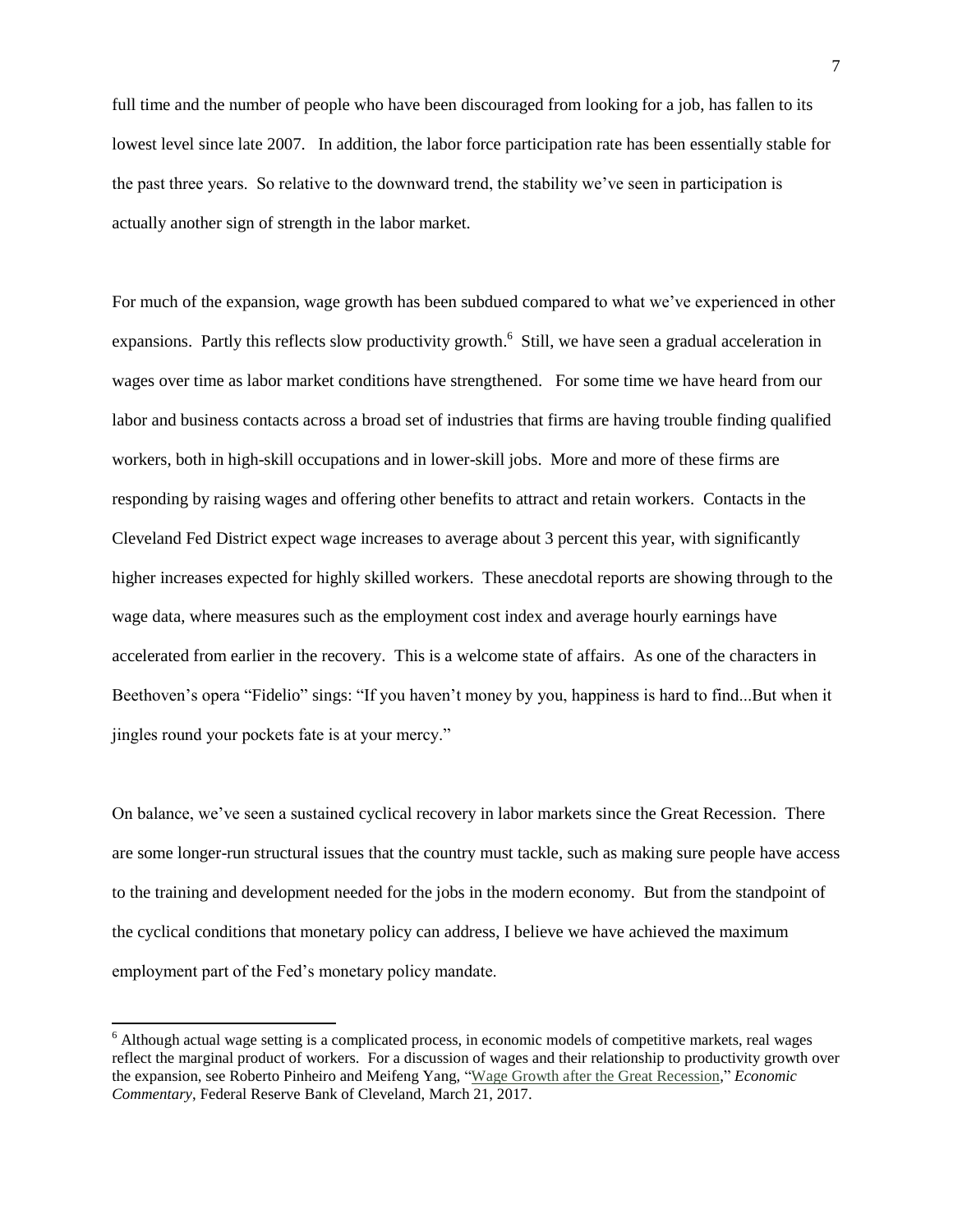## *Inflation*

The other part of the Fed's dual mandate is price stability. Consistent with meeting this part of the mandate over the longer run, the FOMC has set a goal of 2 percent inflation, as measured by the yearover-year change in the price index for personal consumption expenditures, that is, PCE inflation. Most people understand why high inflation is a problem: it erodes the purchasing power of their money. But inflation that is too low is also a problem: it can lead consumers and businesses to delay purchases, thereby slowing the economy, and it increases debt burdens.

For some time, inflation has been running below the Fed's 2 percent goal, but over the past two years, inflation has been moving up. In March, we saw a decline in readings on consumer price inflation. But I'm taking little signal about the future path of inflation from those numbers. They partly reflected some one-off changes, such as the decline in prices for cell phone service plans, and they came after strong readings in January and February. Measured year-over-year, headline PCE inflation stood at 1.8 percent in March, up from under 1 percent a year ago.

In determining where inflation is relative to our goal, we need to look through transitory movements in the numbers, both those below and those above our goal, and focus on where inflation is headed and where it will be maintained on a sustained basis. The inflation rate over the longer run is primarily determined by monetary policy, but we know that we can't keep actual inflation at 2 percent at each point in time; inevitably shocks hit the economy and the inflation numbers move, sometimes below our goal and sometimes above. Still, we want to take actions to keep inflation from running either persistently below or persistently above 2 percent. In other words, our goal is symmetric – it isn't a ceiling – and we aim to keep inflation at 2 percent on a sustainable basis.

With appropriate adjustments in monetary policy, I believe the conditions are in place for a sustained return over the next year or so to our symmetric goal of 2 percent inflation. These conditions include the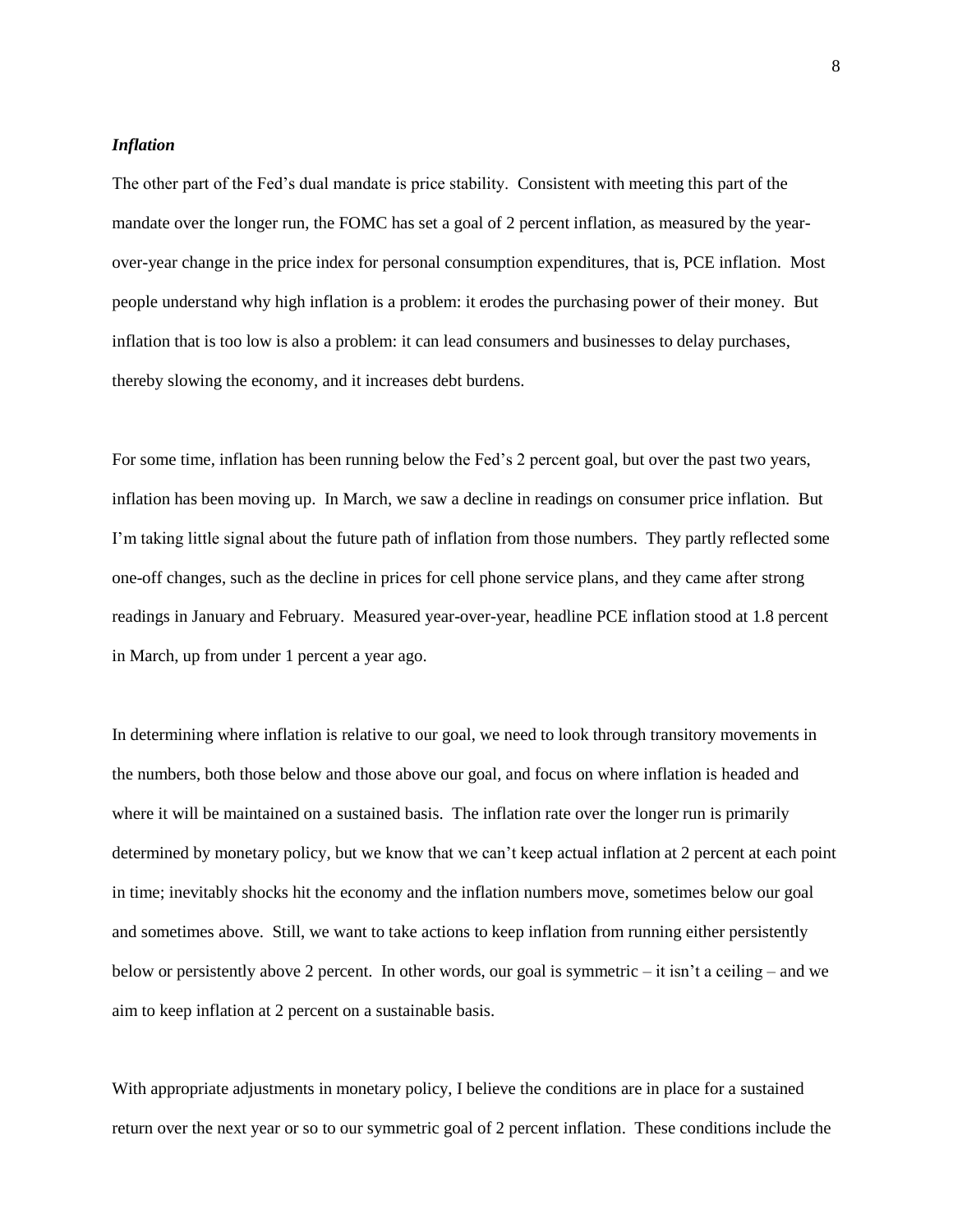firming in inflation that we've seen over time, reasonably stable inflation expectations, continued strength in the labor market, and growth expected to be at or slightly above trend.

## **Monetary Policy**

l

Appropriate adjustments in monetary policy are those that will sustain the expansion so that our longerrun goals of price stability and maximum employment are met and maintained. In my view, we have met the maximum employment part of our mandate and inflation is nearing our 2 percent goal. Although we live in a high-frequency world, we cannot overreact to transitory movements in incoming data; our policymaking has to focus on what changes in economic and financial conditions imply for the mediumrun outlook and risks around the outlook.<sup>7</sup>

If economic conditions evolve as anticipated, I believe further removal of accommodation via increases in the federal funds rate will be needed. In March, the FOMC raised the target range for the fed funds rate by one-quarter percentage point to 3/4 to 1 percent, and last week, the FOMC decided to maintain this range. Both decisions are consistent with the gradual upward path of interest rates that the Committee has indicated for some time is likely to be appropriate to achieve and maintain our objectives, should the economy evolve as anticipated. This upward policy path will help prolong the expansion, not curtail it. It will help avoid a build-up of risks to macroeconomic stability that could arise if the economy is allowed to overheat and risks to financial stability, should overly low interest rates encourage investors to take on excessively risky investments in a search for yield. It will put monetary policy in a better position to address whichever risks, whether to the upside or downside, are ultimately realized.

Given my outlook, I don't believe that removing accommodation calls for an increase in the fed funds rate at each meeting, but I do anticipate more than the one-increase-per-year seen in the past two years. In

<sup>&</sup>lt;sup>7</sup> See the discussion in Loretta J. Mester, "The Outlook for the Economy and Monetary Policy: Low-Frequency [Policymaking in a High-Frequency World,](https://www.clevelandfed.org/newsroom-and-events/speeches/sp-20160401-the-outlook-for-the-economy-and-monetary-policy.aspx)" remarks to the New York Association for Business Economics, New York, NY, April 1, 2016.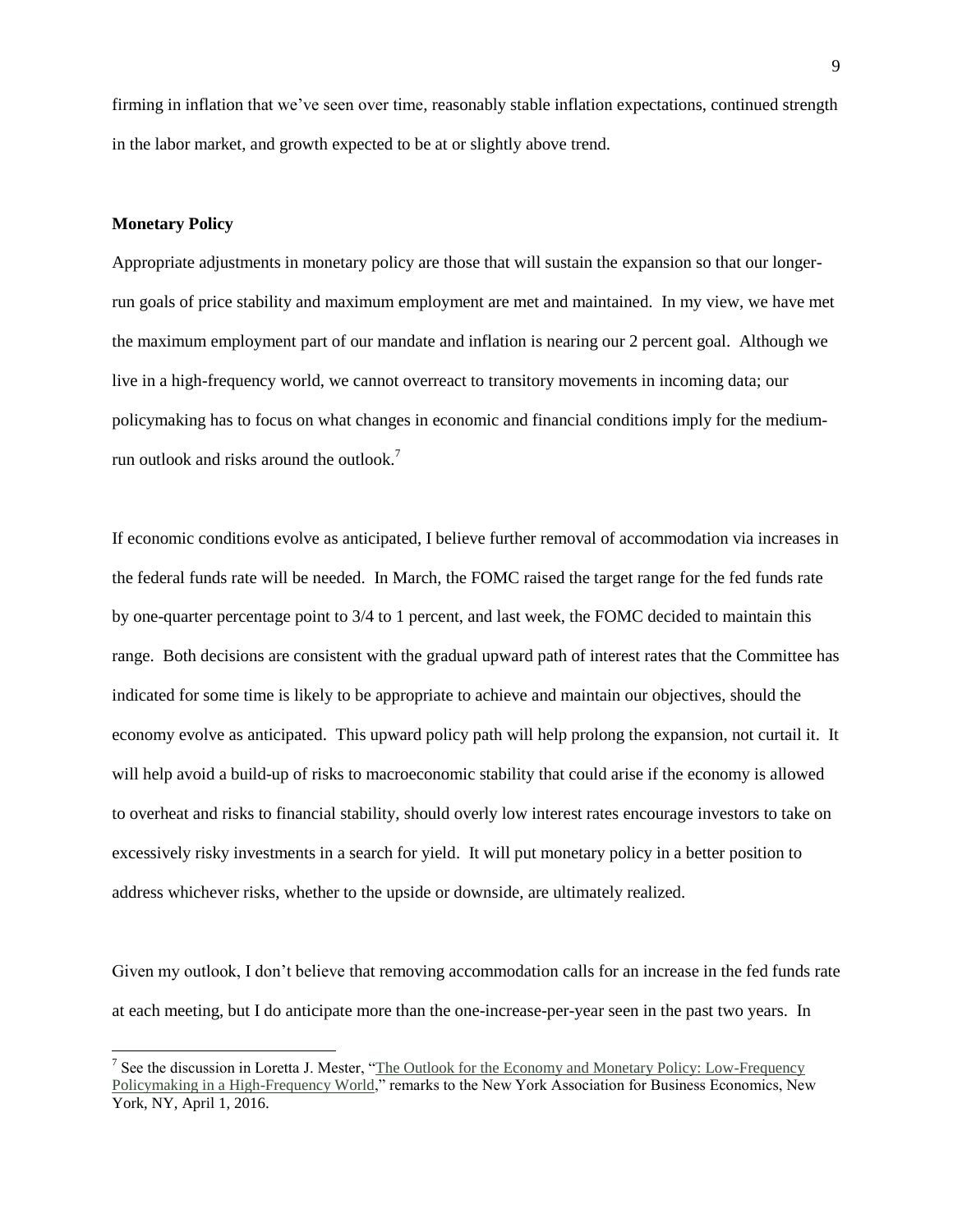addition, I think that it's important for the FOMC to remain very vigilant against falling behind as we continue to make progress on our goals, especially given the low level of interest rates and the large size of our balance sheet. We know that monetary policy affects the economy with long and variable lags, so policy actions have to be taken before our policy goals are fully met. If we delay too long in taking the next normalization step and then find ourselves in a situation where the labor market becomes unsustainably tight, price pressures become excessive, and we have to move rates up steeply, we could risk a recession. This is a bad outcome that disproportionately harms the more vulnerable parts of our society.

In addition to removing accommodation by raising interest rates, we also have to consider the Fed's balance sheet. To address the financial crisis and Great Recession, the FOMC undertook several programs to purchase longer-maturity assets. These purchases aimed at putting downward pressure on longer-term interest rates once the FOMC's traditional policy tool, the fed funds rate, had been reduced to effectively zero. As a result of the purchases, the Fed's balance sheet has grown from nearly \$900 billion in assets in 2007 to about \$4.5 trillion today, and its composition has changed from mainly short-term Treasury securities to mortgage-backed securities and longer-maturity Treasuries.

Normalizing the stance of policy also means taking steps to normalize the balance sheet, and the FOMC recognized this need from the very start of using nontraditional tools. Currently, the FOMC is continuing to reinvest the proceeds of maturing Treasuries and principal payments from agency debt and mortgagebacked securities, essentially maintaining the balance sheet at its very large size. But, as indicated in the minutes of our March meeting, the FOMC is discussing its reinvestment policy, including when and how best to implement a change in reinvestments.<sup>8</sup> Such a change should be done in a way that allows for a

l

<sup>&</sup>lt;sup>8</sup> [The Minutes of the Federal Open Market Committee,](https://www.federalreserve.gov/monetarypolicy/files/fomcminutes20170315.pdf) March 14-15, 2017, pp. 2-3.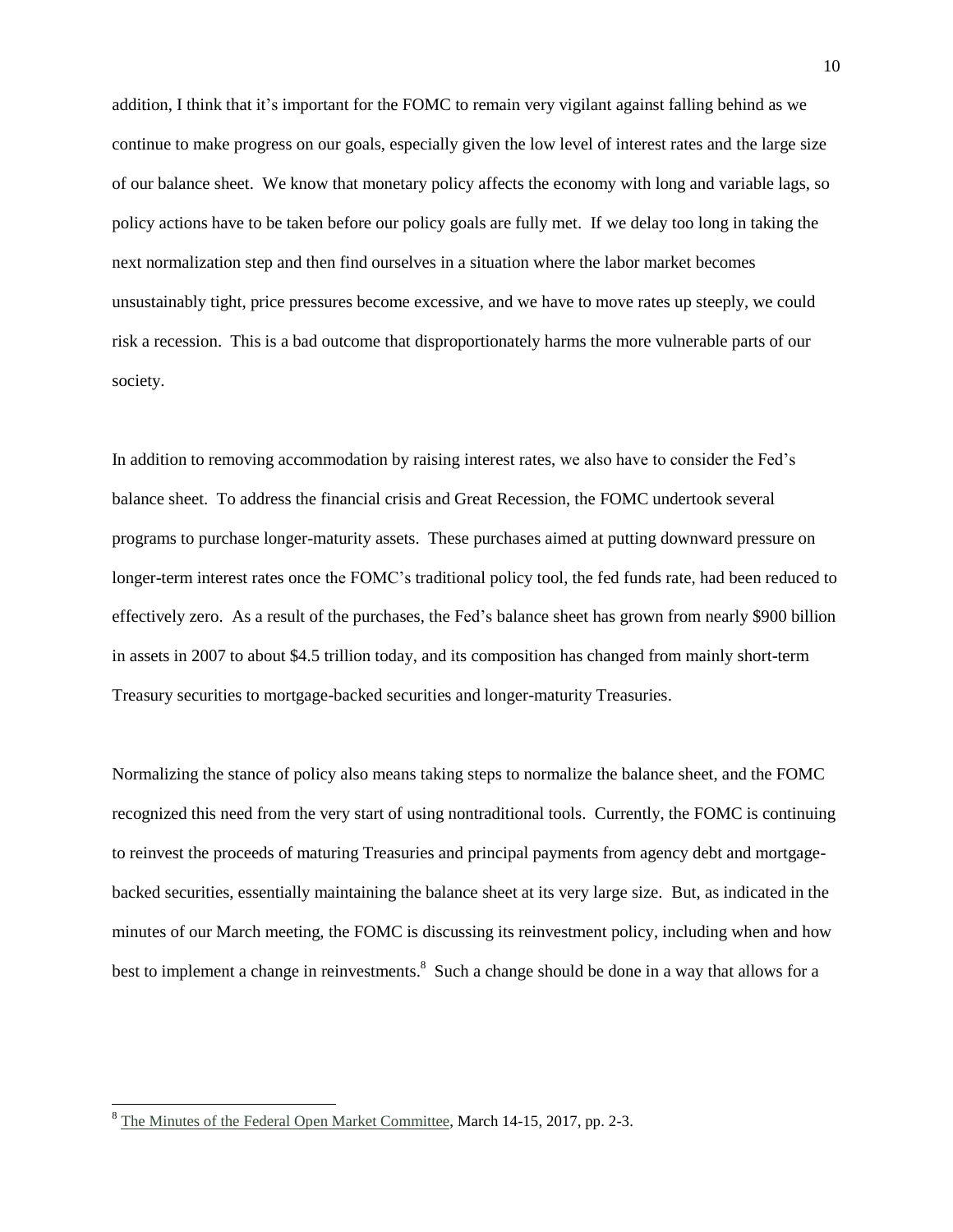gradual and predictable reduction in the Fed's asset holdings so that over time the balance sheet is reduced to the smallest size needed to implement monetary policy efficiently and effectively.<sup>9</sup>

In my view, if economic conditions evolve as I anticipate, I would be comfortable changing our reinvestment policy this year, with clear communication in advance about how we plan to implement the change. My preference is that once we decide on a plan, we stay with it; the fed funds rate should be our main tool for responding to changes in the outlook during normal times. Because it will take several years to reduce the size of the balance sheet through asset run-off, we can end reinvestments before we have decided on the ultimate size of the balance sheet. This decision is essentially one about our longerrun monetary policy implementation framework: do we want to operate with scarce banking reserves (the so-called corridor system) or abundant reserves (the so-called floor system)?<sup>10</sup> Regardless of which framework is chosen, the Fed's balance sheet will be considerably smaller than it is today.

I view the purchase of longer-term assets as a nontraditional tool that should be reserved for nontraditional times, times when we have lowered our policy rate to near zero and we need to add more monetary policy stimulus because of a deterioration in economic and financial conditions. Ending reinvestments and beginning the journey toward a smaller balance sheet composed mainly of Treasury securities will be a welcome acknowledgment that the economy has entered normal times and policy is transitioning back to normal, too.

#### **Acknowledging Risks**

l

In concluding, it's important to remind everyone that there are risks around the economic outlook, and because of that, policy is not pre-set. Policy needs to remain systematic in how it reacts to incoming information relevant to the outlook, but not be dogmatic should the outlook indeed materially change.

<sup>&</sup>lt;sup>9</sup> See ["Policy Normalization Principles and Plans,"](https://www.federalreserve.gov/newsevents/press/monetary/20140917c.htm) FOMC, September 17, 2014.

 $10$  The FOMC has undertaken an extended effort to evaluate different frameworks for implementing monetary policy in the long run. See the Minutes of the Federal Open Market Committee, [July 28-29, 2015,](https://www.federalreserve.gov/monetarypolicy/files/fomcminutes20150729.pdf) [July 26-27, 2016,](https://www.federalreserve.gov/monetarypolicy/files/fomcminutes20160727.pdf) and [November 1-2, 2016.](https://www.federalreserve.gov/monetarypolicy/files/fomcminutes20161102.pdf)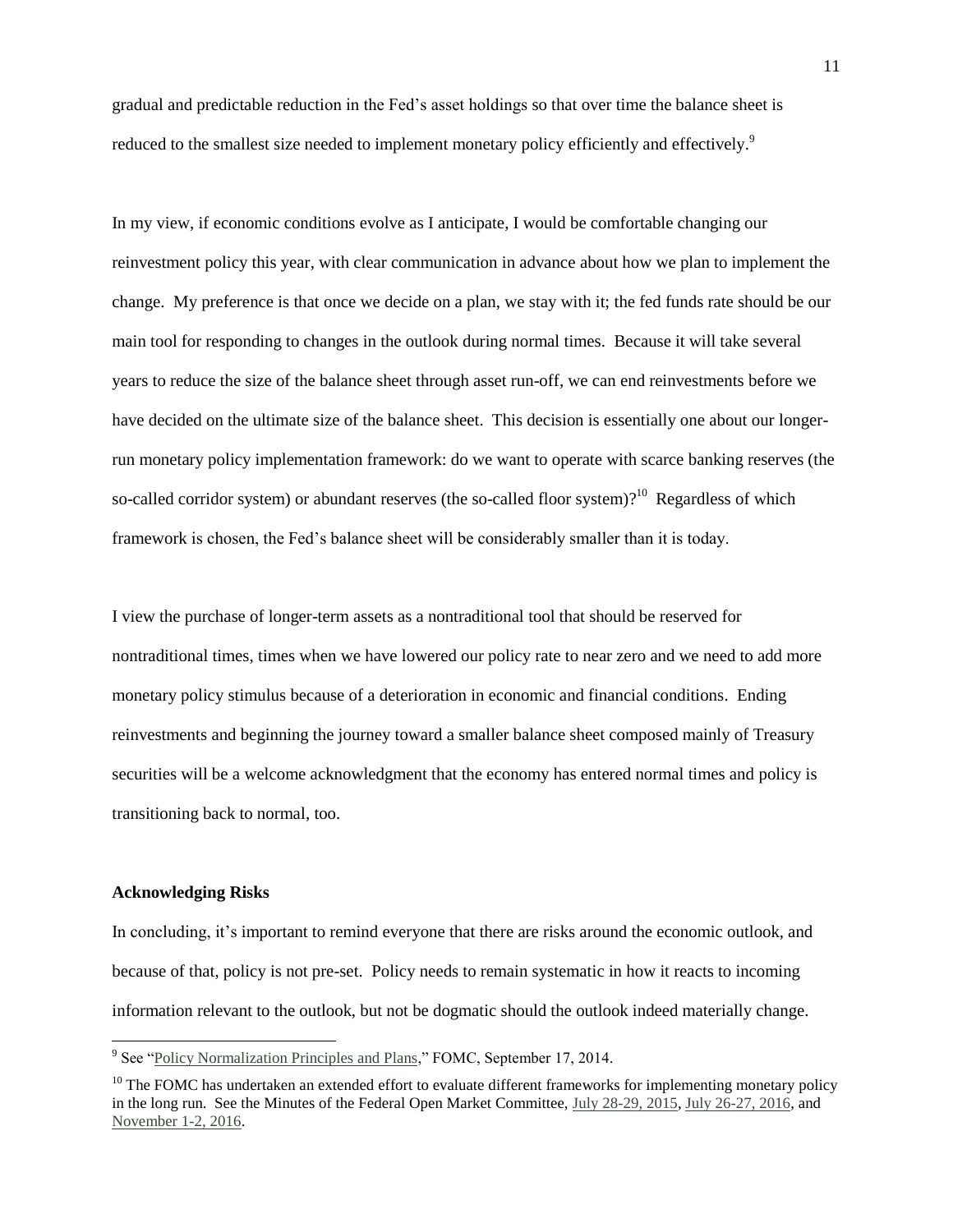In March, the FOMC began providing confidence bands around its economic and policy path projections.<sup>11</sup> These are very good reminders to both the public and to policymakers that there is always a lot of uncertainty around economic forecasts. There's forecast uncertainty because the economy is constantly being buffeted by shocks, data are revised over time, and it isn't clear which model will best predict the future path of the economy.

Today, I view the risks to the real economy and to inflation over the medium run – the time horizon relevant for monetary policy – as roughly balanced and see a gradual reduction in monetary policy accommodation as appropriate. I acknowledge that there are geopolitical risks out there, including tensions in North Korea and the Middle East, but these aren't the kinds of risk that preemptive monetary policy action can mitigate. Still, these types of risk need to be recognized when assessing changes in economic and financial conditions. Indeed, some of the recent downward pressure on long-term interest rates likely reflects some flight-to-quality flows in the face of rising geopolitical tensions, rather than a material re-evaluation of the modal outlook.

In addition, there remains uncertainty around what fiscal and other economic policies might be forthcoming. These include changes to infrastructure spending, regulation, and policies pertaining to taxes, immigration, and trade. When one gauges the effects  $-$  both positive and negative  $-$  of any forthcoming policy changes on the outlook for growth, employment, and inflation over the short, medium, and longer runs, the devil will be in the details in terms of the size, composition, timing, and financing of such initiatives.

My view that it is appropriate to continue on our gradual path of monetary policy normalization is not dependent on fiscal policy but, instead, is based on my reading of the resiliency in the U.S. economy's

l

<sup>&</sup>lt;sup>11</sup> See the confidence band charts in the Summary of Economic Projections portion of the Minutes of the Federal [Open Market Committee,](https://www.federalreserve.gov/monetarypolicy/files/fomcminutes20170315.pdf) March 14-15, 2017.